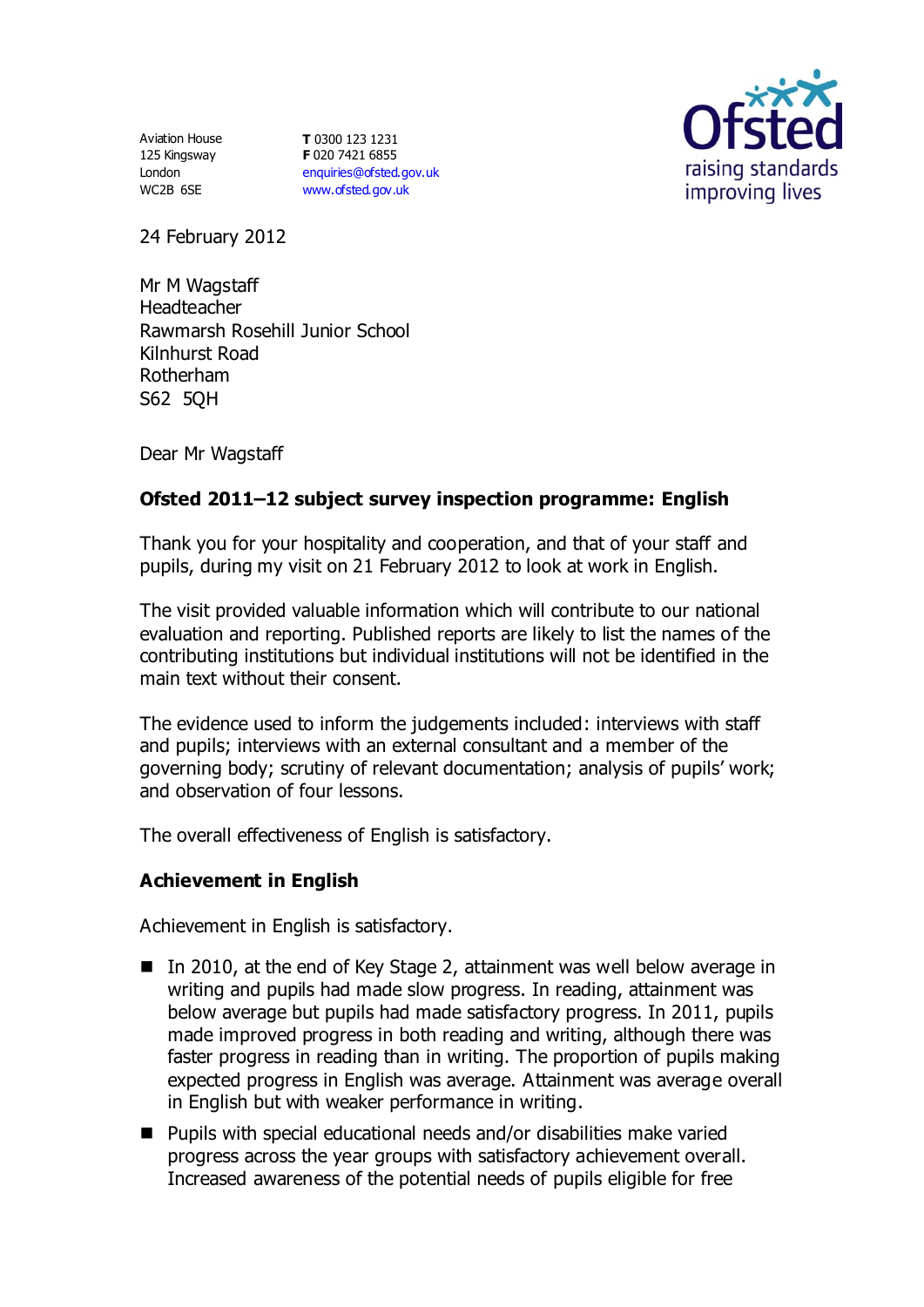school meals has led to improved monitoring and support, resulting in satisfactory progress by current pupils.

## **Quality of teaching in English**

The quality of teaching in English is satisfactory.

- $\blacksquare$  The teaching of writing has improved, particularly in Years 5 and 6. The teaching of sentences and paragraphs is more structured with explicit and precise explanation of what pupils are expected to do. This has enabled pupils to plan their writing better and to write at greater length. They have developed their understanding of how to construct complex sentences and sequence paragraphs. The improved use of whiteboards has helped pupils to use writing to make a quick and personal response and to work collaboratively. On occasion, paired writing on whiteboards allows some individuals to take a back seat.
- In good lessons observed, clear objectives focused clearly on particular aspects of writing. Well-structured short tasks used speaking effectively to involve pupils and develop their use of language for writing. The use of pictures successfully stimulated pupils' imagination and their independence in writing. In guided reading sessions, adults used a good range of questioning techniques to explore text and to promote reading. Where observed teaching was satisfactory, there was too much teacher talk and a few pupils became a little restless.
- During this school year, the accuracy of teacher assessment has improved as a result of systematic moderation within the school and with teachers from other schools. Assessments are used regularly to check the progress of pupils and to identify underachievement. Detailed assessment of pupils' reading promotes their progress. Baseline assessments have been introduced this year to measure the progress in developing skills in particular types of writing. Marking provides specific praise and areas for improvement.

## **Quality of the curriculum in English**

The quality of the curriculum in English is satisfactory.

- The curriculum has not provided sufficiently well-planned progression in writing. For example, Years 5 and 6 are currently at the same level in instructional writing. With the support of an external consultant, the curriculum in Years 5 and 6 has been revised with a more focussed approach to teaching and assessing different types of writing. This has begun to tackle identified weaknesses in writing in Years 5 and 6. In addition, the opportunities for different types of writing have been identified more systematically in the topic work in other subjects.
- Whole-school writing activities, including the annual literacy festival and the involvement of authors, provide a strong stimulus for writing and for presenting writing to a wider audience. Well-planned activities on residential visits enable pupils to write effectively about real experiences. Pupils' writing is promoted effectively in displays around school.